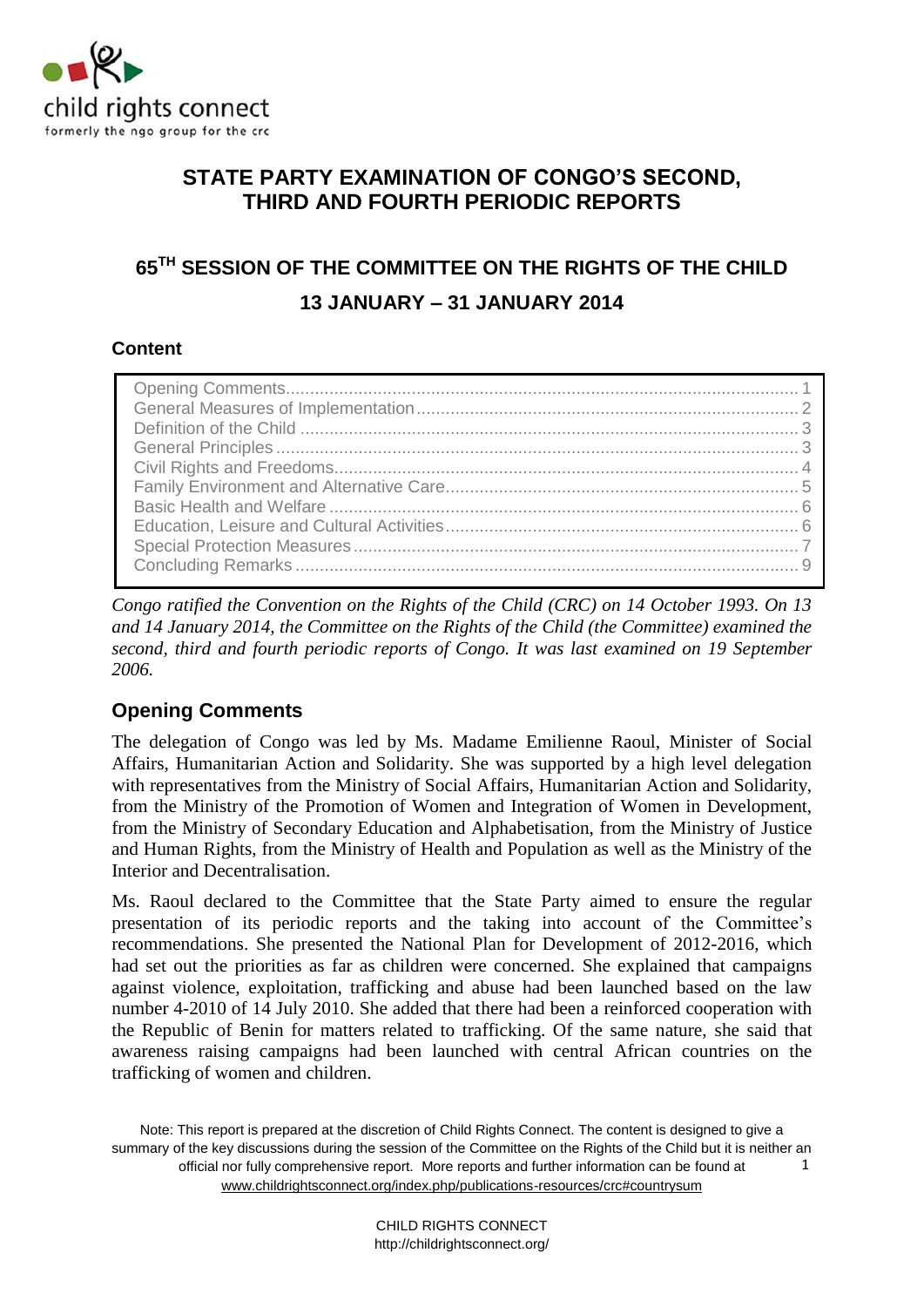She underlined the reinforcement of the legal protection of children through the adoption of the law number 10-2012 of 04 July 2012 creating the family and childhood plan. She also said that there had also been a budgetary increase for health, education, social and legal protection. Ms Raoul further presented the institution of a non-contributory aid system for children under 12 that aimed to ensure the proper development of children. She explained that, since 2005, a significant effort had been made to move from 81 per cent to 91 per cent for the birth registration rate of under 5s. Ms Raoul declared that the age of marriage was set for women at 18 and for men at 21. She added that forced marriage was forbidden. She declared that the State Party was committed to ratify the Optional Protocol to the CRC.

Mr. Kotrane and Ms. Khazova, the Country Rapporteurs, warmly welcomed the delegation. They noted the clear strategy to further the rights of the child and the new legislation which would ensure a better protection. Ms. Khazova welcomed the significant achievements even though much remained to be done.

# <span id="page-1-0"></span>**General Measures of Implementation**

### *Ratification of International Instruments*

The Committee underlined that the State Party had generally refrained from signing the Optional Protocols of the Human Rights treaties and asked if the State Party intended to sign the Third Optional Protocol of the CRC on a Communications Procedure. The Committee took notice of the incorporation of international treaties in the Constitution; however, it asked whether the CRC could be directly applied. The delegation answered that the ratification of the Third Optional Protocol was being studied by the Ministry of Justice.

#### *Legislation*

The Committee pointed out that numerous laws had been adopted, but they all required a decree to enter into force and this generally tended to delay their implementation. The Committee also asked about the independence of the judiciary and the timeframe of its planned reform. It also inquired about traditional justice and its position in the legal system. The delegation answered that the dual justice system had been abolished and that traditional justice was consequently informal. The delegation added that the justice system and its codes were being revised.

### *Coordination and monitoring*

The Committee noted the absence of a national strategy on children and asked if the State Party had the intention to develop a national policy on children's rights The Committee further inquired about the allocation of resources for coordination and asked if the National Committee for Children had been re-established. The Committee recommended that an independent monitoring body should be established. The delegation responded that the previous general coordination system had been replaced by an inter-ministerial committee composed of General Directors within the Ministry of Planning.

### *Data collection*

The Committee asked if there had been any specific effort to collect disaggregated data on women and children. It also asked if there was any data on violence against women. The delegation explained that there was a general deficiency in data collection across Africa. It exposed its plan to put in place a national system of information with a specific focus on children and most vulnerable people.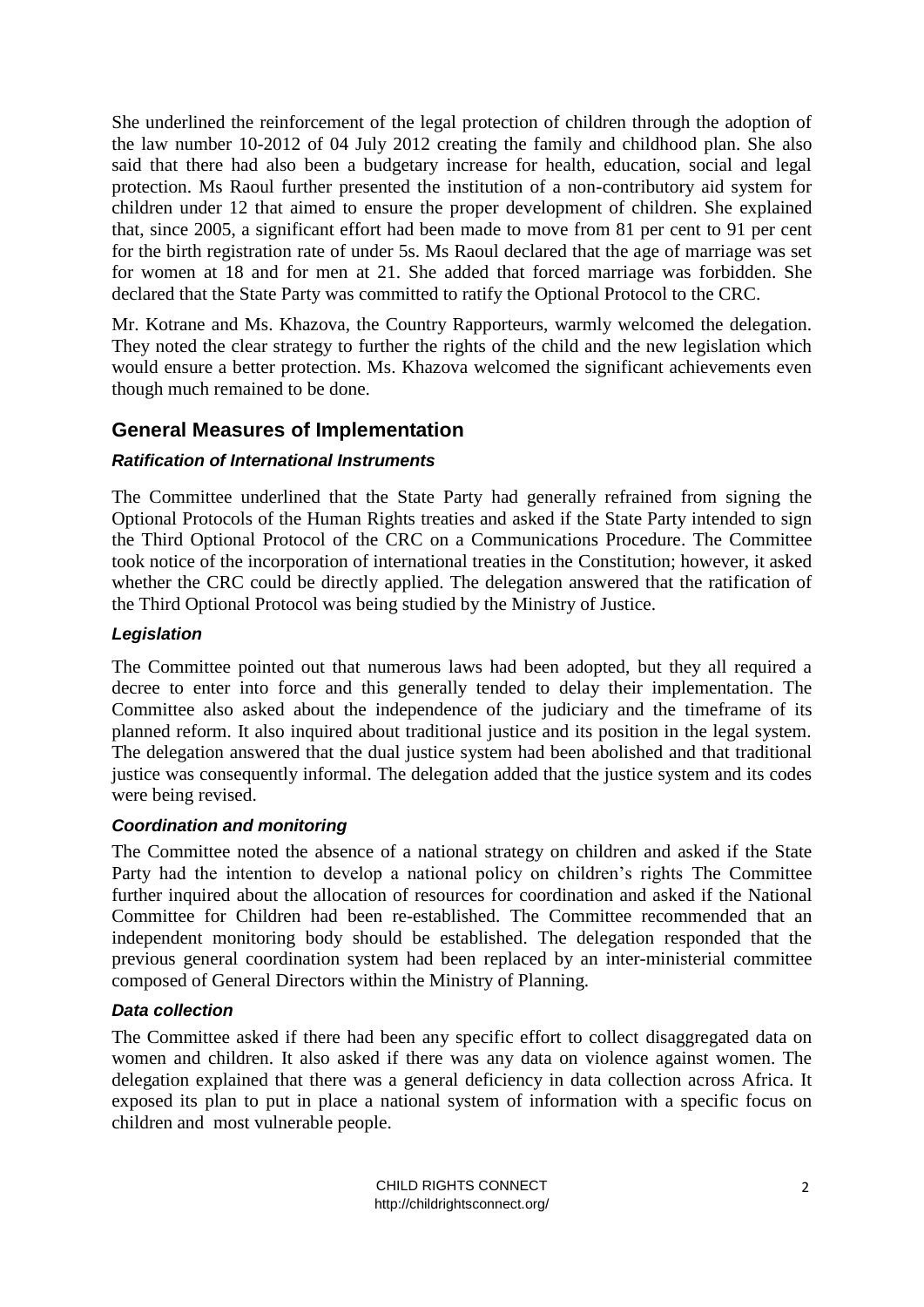The Committee asked about the funds and the personnel which would be made available for this plan. The delegation responded that the State Party intended to create new professions to ensure the functioning of the system, as well as to allocate 145.000.000 CFA francs. It explained that the Ministry of Social Affairs, Humanitarian Action and Solidarity had been working on the indicators which would be used with the help of the University of Aix-Marseille for the creation of an Observatory of Children.

### *Cooperation with civil society*

The Committee asked about the level of cooperation between the government and civil society. The delegation responded that civil society had been involved in projects for children. It gave the example of a project on street children in the framework of which a national platform had been established within a Non-Governmental Organisation (NGO) network called REIPER. The delegation also said that the government had collaborated with civil society and imams on projects targeting children victims of trafficking.

### *Dissemination and training*

The Committee congratulated the State Party for its awareness raising activities and asked if specific information on the dissemination of the CRC was available. The delegation explained that awareness raising campaigns had improved the access to the CRC and that the State report had been disseminated nationwide. It added that it was the role of the Children's Parliament, as well as NGOs, to raise awareness about the CRC.

### *Ombudsman*

The Committee asked about the mandate of the Ombudsman. The delegation stated that the mandate of the Ombudsman was to facilitate the relationship of the population with its national administration.

### *Budget*

The Committee was concerned by the insufficient funds made available for the implementation of the CRC and underlined a problem in the allocation of resources, which tended to only reach urban areas. The Committee also asked about corruption and the need for budgetary control. The delegation stated that the Ministry of Social Affairs, Humanitarian Action and Solidarity had increased the funds by 75 per cent.

### <span id="page-2-0"></span>**Definition of the Child**

The Committee asked about the definition of a child. The delegation defined the child as any human being under 18.

### <span id="page-2-1"></span>**General Principles**

### *Non – discrimination*

The Committee expressed concerns in relation to discrimination based on ethnicity and gender. It lacked information on the impact of the plans mentioned in the State report. The Committee emphasised the need to overcome gender stereotypes in families. The delegation answered that grants had been provided to families to prevent girls dropping-out. It further explained that, since there was no disposition to protect indigenous populations in the Constitution, the government had decided to adopt a law protecting indigenous people. The delegation also mentioned communication plans which had been launched to encourage the acceptance of indigenous cultures.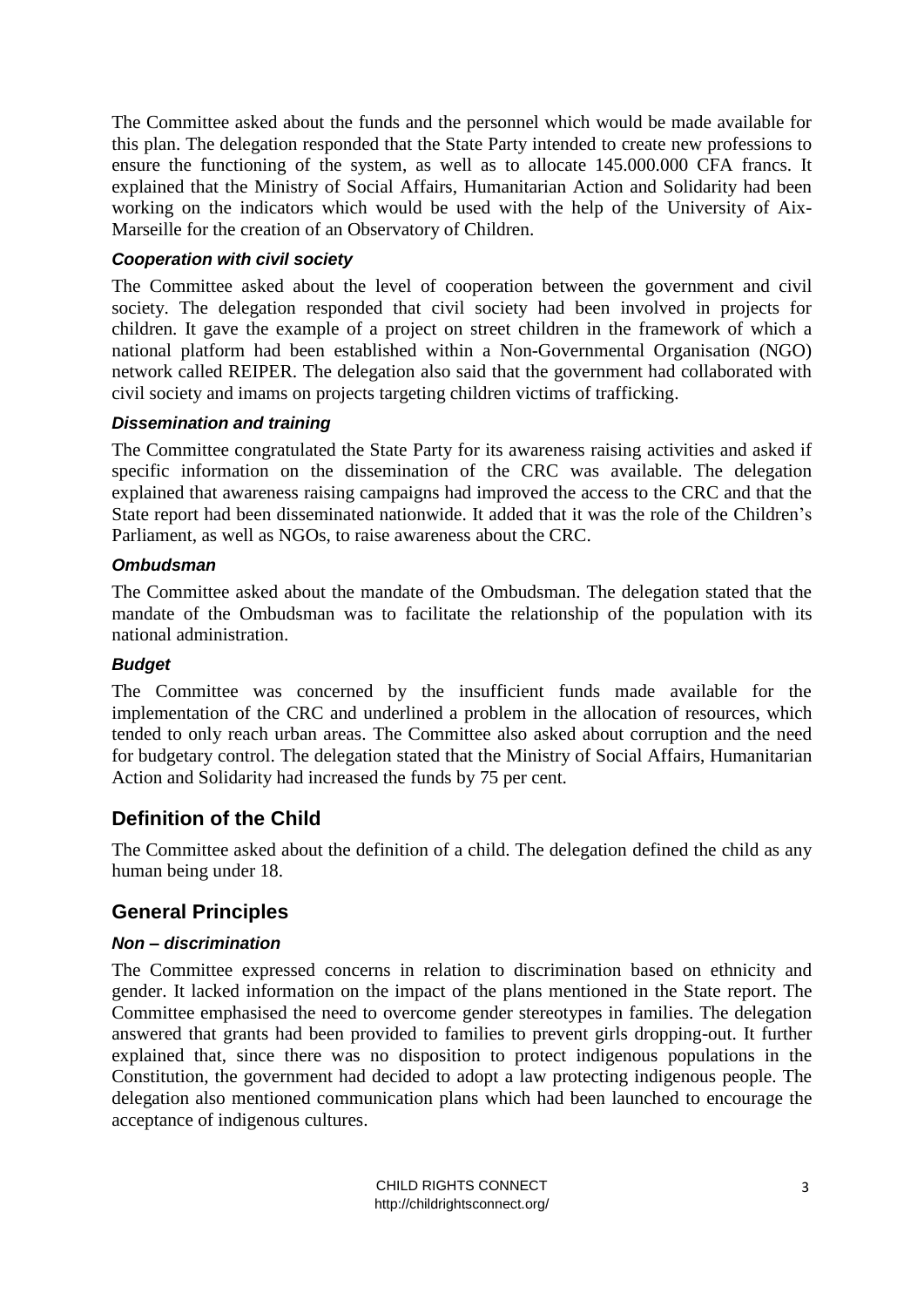#### *Best interests of the child*

The Committee asked how the best interest of the child had been implemented. The delegation answered that it always considered the best interest of the child as a priority.

### *Birth registration*

The Committee asked about the results from the implementation of the strategic plan on birth registration from 2008 to 2013. It noted that 6.536 children had been registered thanks to the governmental campaign but regretted that these campaigns had been carried out only in certain areas. Taking into account the difficulty for families in remote areas to reach administrative centres, the Committee asked about the possibility for mobile units of registration. It also questioned the fairness of late registration fees.

The delegation explained that birth registration had been neglected by parents and that there was a requirement to raise awareness about its necessity. It added that registration was free and that the fees for registration delays had been waved. The delegation made it clear that the State was not responsible to bring the children to the registration office and that birth certificates had been distributed. The delegation described its effort since 2005 to hand out 40.000 certificates for children who belatedly registered, which included 7000 indigenous children. It further exposed that declarations of birth were given at the delivery centres and should be handed to the civil registrar officer. The delegation concluded that it did not consider mobile units to be a solution and opted rather for a system based on the chief of the village bringing the registration to the civil registrar officers.

### *Respect for the views of the child*

The Committee understood that the Children's Parliament had not been put into place. It also asked if judges were required to take into consideration the opinion of the child. The delegation answered that the justice system was being reformed and that efforts had been made to ensure the presence of a judge for minors in every region.

### *Right to life, survival and development*

The Committee asked about the measures taken by the State Party to prevent children from having to leave their families due to extreme poverty. The delegation acknowledged that the rate of malnutrition for infants till 5 remained at 6 per cent. It presented its project to create a food safety net. The delegation also detailed its planned social protection system which had been put on trial since 2012 and had already taken charge of 4.000 families. It further explained that in most cases these families had been led by the mother and that the system was based on an electronic currency of the value of 20.000 CFA francs which could enable the purchase of goods in sponsored shops. It added that the programme had been launched in the peripheral areas of Brazzaville and Pointe Noire, where poverty was rife. As a final explanation, the delegation said that from June 2014, the programme was to be extended to the rest of the country concerning initially 20.000 families.

# <span id="page-3-0"></span>**Civil Rights and Freedoms**

### *Corporal punishment and child abuse*

The Committee asked about the implementation of the law prohibiting corporal punishment. It noted that despite its prohibition it was still a wide spread practice and thus wondered how the law was being implemented. The Committed further asked if there were trainings offered on corporal punishment and could the particularly high figures be explained. It also queried if there was any plan to create help lines and facilitate the reporting of violations.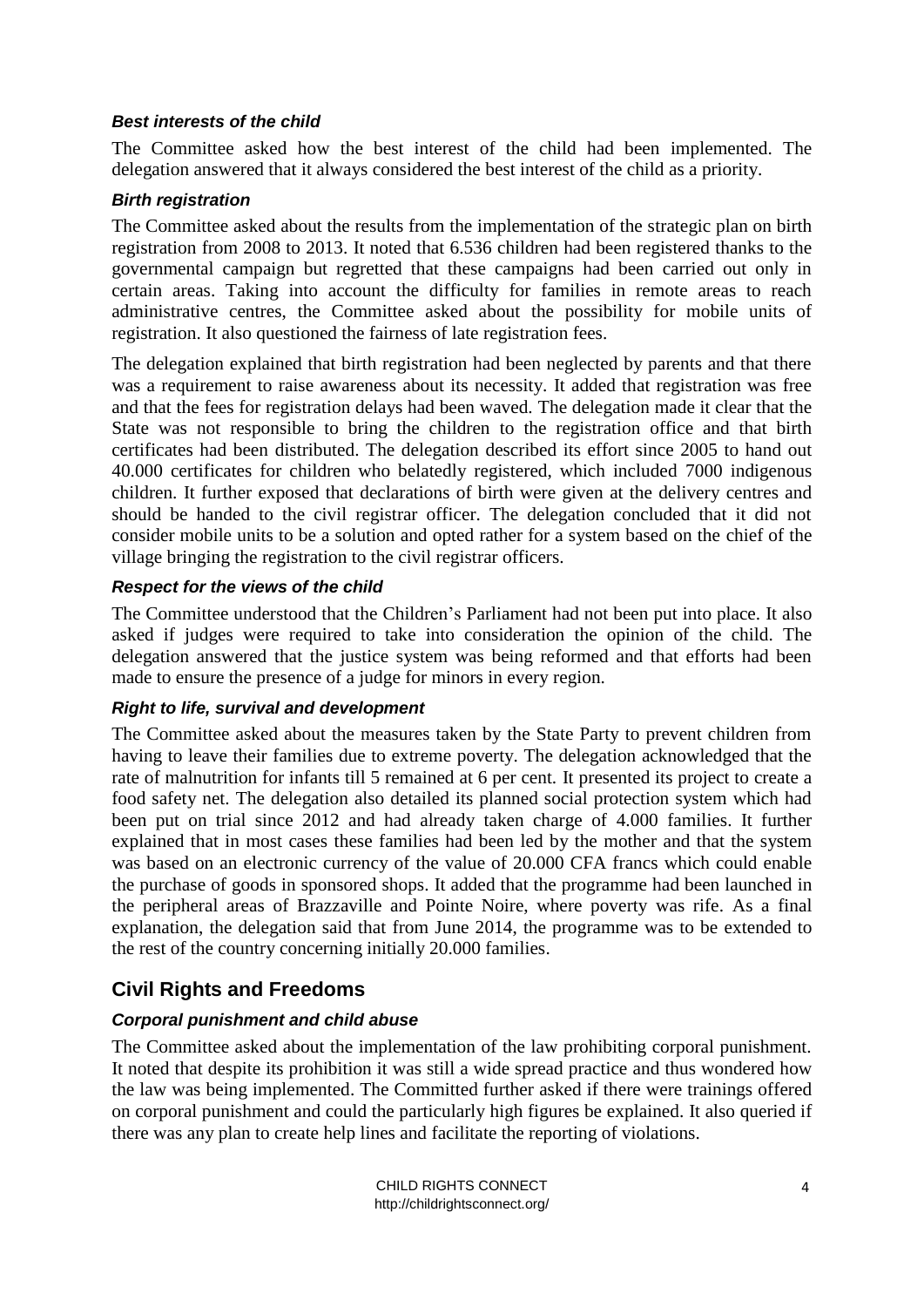The Committee asked if any inquiry into the allegations of torture had been carried out and if perpetrators had been sanctioned. The delegation responded that between 2005 and 2010, 40 perpetrators had been judged with some receiving sentences of 30 years of imprisonment and forced labour for cases of rapes of children under 12. The delegation stated that torture was severely sanctioned for children under 12 and that Article 64 of the law number 4-2010 of 14 July 2010 on the protection of children forbade torture.

### *Access to appropriate information*

The Committee asked about the access to information of children and the lack of data on this subject. Further questions were put forward by the Committee about the access of inappropriate content by children. The delegation responded that internet access was very limited in the country and that it was up to the parents to control the content viewed by children. It mentioned that the media had been warning parents about the potential dangers.

The Committee highlighted that it expected the State Party to be more active and educate children and parents on inappropriate contents. The delegation explained that it had envisaged putting in place a programme of labelling of child friendly internet cafes.

# <span id="page-4-0"></span>**Family Environment and Alternative Care**

### *Adoption*

The Committee asked if there was a plan of action for adoption and how informal adoptions in extended families, which are considered as trafficking of children, were being dealt with. The delegation explained that official adoption was not a common practice for native Congolese and that it did suspect that informal adoptions had occurred. It added that the signing of the Hague Convention on Protection of Children and Co-operation in Respect of Intercountry Adoption and its upcoming promulgation would now enable the State Party to deal with this informal adoption as well as regulate the general system of adoption. The delegation presented the plan to have one central authority for adoption. It also recognised the need to favour domestic adoption before choosing international adoption. The delegation affirmed that it was judges who decided over the placement of children and that all informalities would soon be regularised thanks to the Hague Convention.

### *Institutions and family-based care*

The Committee stated its recommendation for family-based care rather than the institutionalisation for children. The delegation explained that the State had three orphanages, which were either nurseries or day care centres, but that the majority of children were in private institutions run by religious orders or private individuals. The delegation acknowledged that in private institutions there had been the presence of children who were not orphans but who came from destitute families. It described its new legislation which would enable to have a State control over these privately run institutions. It added that according to the new legislation, new institutions could only be opened upon State authorisation, while the existing ones were obliged to ensure that their status was in compliance with the State standards. The delegation informed the Committee that some institutions lacking the appropriate facilities and professional staff had already been closed. It further explained that aid had not been given regularly to private institutions but that once they were in compliance they could receive financial and training support.

The Committee asked if there had been plans to institutionalise a family-based alternative care system instead of institutionalisation. The delegation answered that there was no formal foster care system and that such provisions only existed for children victim of trafficking.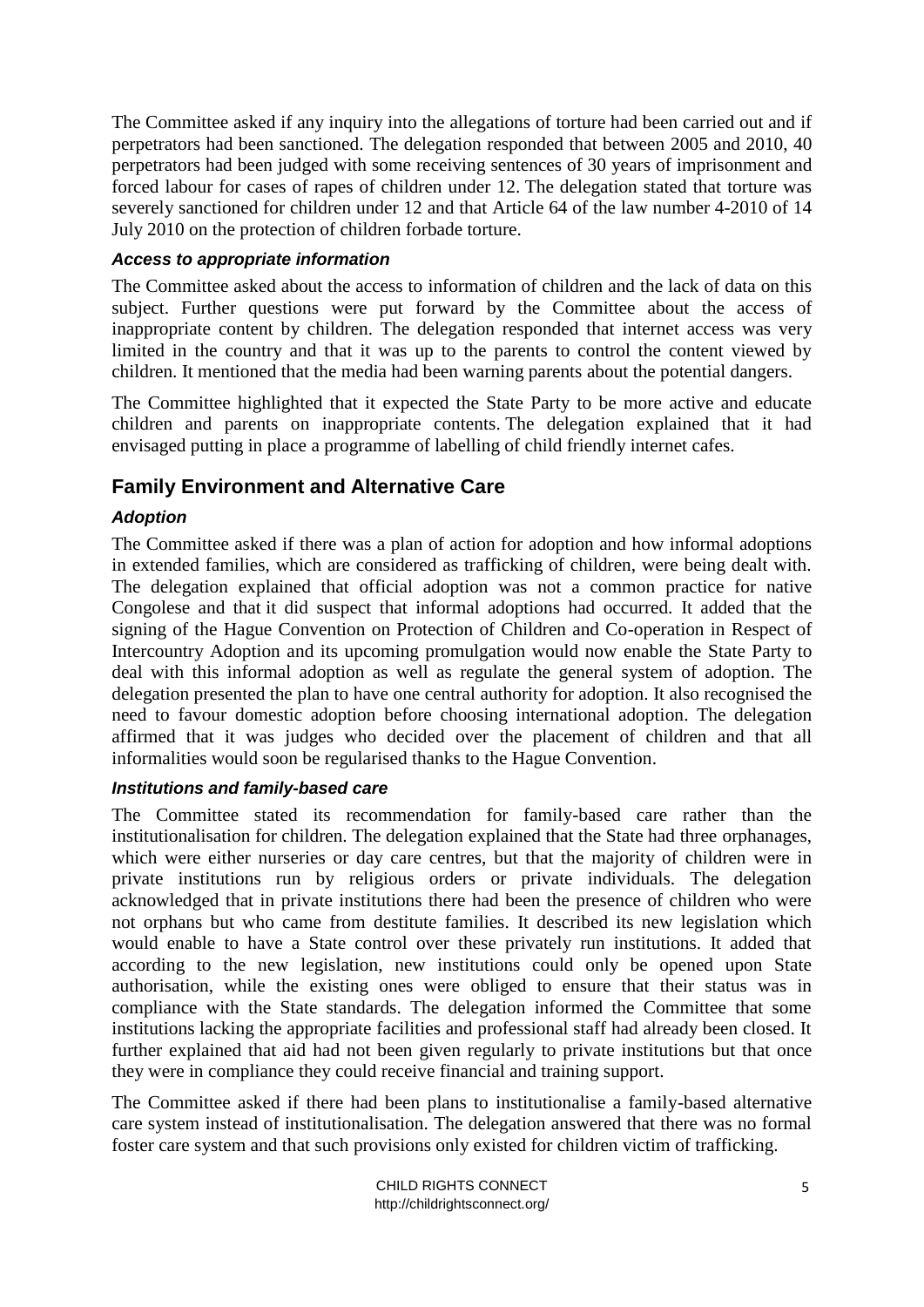# <span id="page-5-0"></span>**Basic Health and Welfare**

### *Children with disabilities*

The Committee asked the delegation what had been achieved since 2011 as far as children with disabilities were concerned. The delegation answered that it provided free operations for children with locomotion disabilities. It added that with the collaboration of the State Party, 150 children were to be operated free of charge by a Dutch NGO. The delegation explained that there had been work on a new plan for disabled children. It acknowledged that not all health services were free and that efforts still had to be done. As far as albino children were concerned, the delegation said that appropriate garments and creams were provided as well as a campaign of awareness raising to prevent discrimination.

#### *Health services*

The Committee asked what type of specific training had been institutionalised for health workers. The delegation explained that basic training for health workers had been organised and that, for example, cooperation with Cuba had enabled to send 500 medicine students to study there. It added that paramedical schools for nurses and midwives had been established. The delegation also presented a collaboration strategy with the EU and France to train midwives. It further stated that community agents for remote areas had been recruited. The delegation said that for children until 15 the treatment for malaria, which is the most common disease, was free.

### *Breastfeeding*

The delegation explained that the breastfeeding rate was at 90 per cent for the first six months. Following that it acknowledged that the rate was falling, reaching 36 per cent after six months. The delegation described a study on breastfeeding which enabled the State Party to understand better the situation and launch communications strategies in order to change the habits of mothers.

### *HIV and AIDS*

The Committee asked which investment had been made for AIDS and what had been achieved by the campaign of distribution of condoms. It further asked how the State Party sought the support from the UN. The delegation answered that medical coverage for AIDS was free of charge and that psychosocial help was provided. It added that the World Bank had implemented a project for orphans from AIDS which provided them schooling and leisure activities. The delegation added that 210.000 orphans of which 90.000 from AIDS had thus been reached.

### *Harmful practices*

The Committee asked what had been undertaken as far as Female Genital Mutilation (FGM) was concerned. The delegation answered that most Congolese did not practice FGM and that such practices were linked to foreign communities which were generally Muslim. It underlined that FGM was still marginal and that, with the collaboration of the Ministry of women, awareness raising campaigns were launched in Brazzaville and Pointe Noire since 70 per cent of the population lived in urban centres.

# <span id="page-5-1"></span>**Education, Leisure and Cultural Activities**

### *Education*

The Committee asked more detailed information on the education system. The delegation responded that revenues from the extraction industry had been used to build new schools,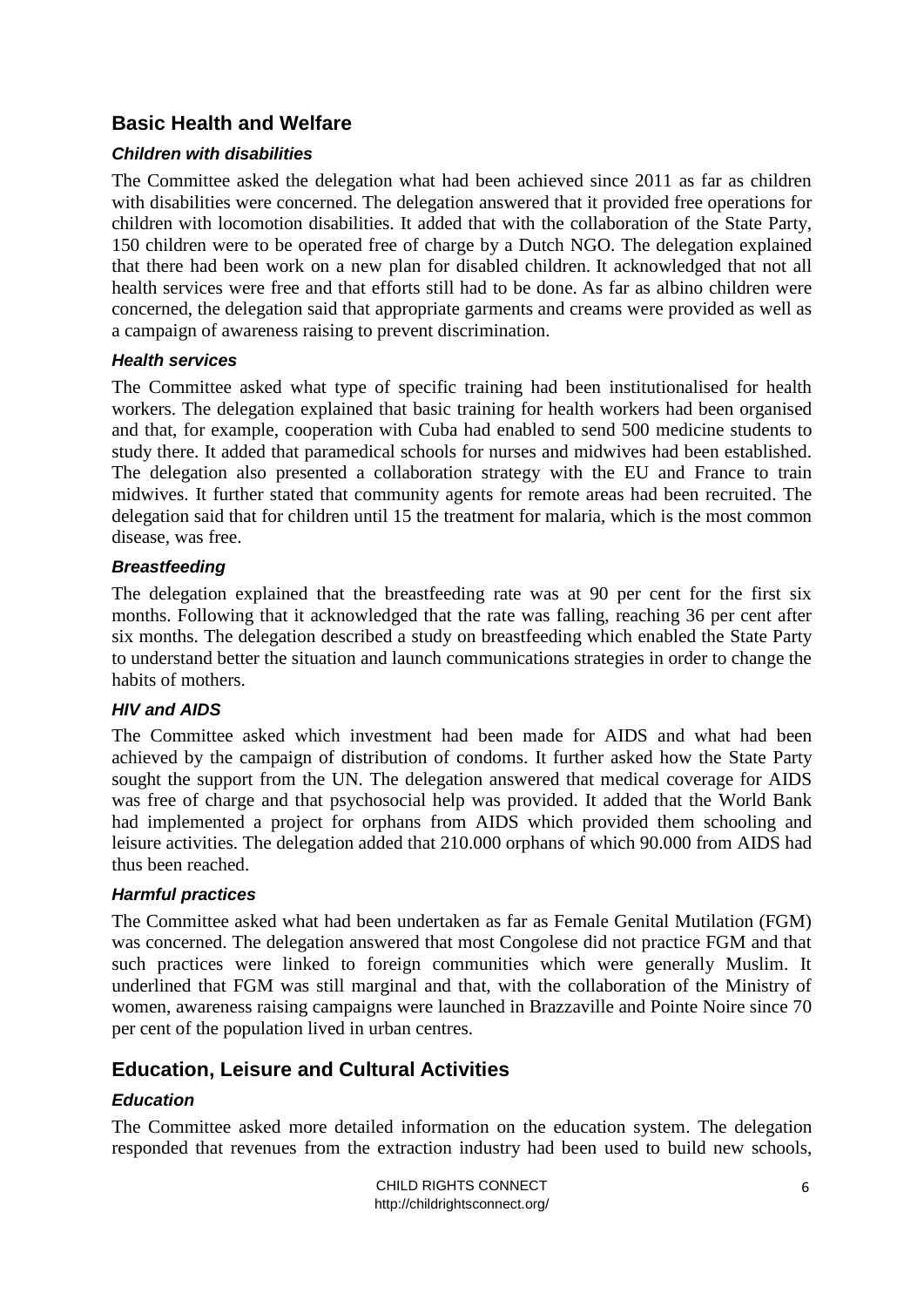libraries and health centres. The Committee commended the setting up of libraries throughout the country and asked if any surveys had been done on the users of these libraries. The delegation also presented a campaign that had been undertaken to hand out free books in primary schools to 50 per cent of the pupils.

The delegation said that the budget for children had been increasing every year and that 2013 and 2014 had been the years of education while 2012 was the year of health. The delegation added that school fees had been removed, as well as for State exams. Cafeterias had been opened in school, which had led to a higher rate of enrolment. In cases of child labourers, the delegation said that money had been provided to their families in order to encourage the return to school of those children.

### *School attendance*

The Committee asked about the school attendance of girls. The delegation responded that grants to encourage children to join schools had been made available. It added that the government had particularly concentrated its efforts in preventing girls drop-out.

#### *Children with disabilities*

The Committee asked the delegation what had been achieved since 2011 in relation to children with disabilities and if progress had been made in remote areas. It expressed concern about the low rate of school enrolment (1 per cent of children with disabilities). The delegation answered that guidelines had been developed after the seminary on inclusive education that was held in Brazzaville in 2011. It explained that children with disabilities should be enrolled and that structures had been developed in cities, though nothing had been created in the countryside. It added that special primary and secondary schools had been instituted with the help of religious orders and that the State Party had also worked to integrate children with disabilities in ordinary schools. The delegation further explained that special training programmes for the teachers and special facilities for children with disabilities had been set up in ordinary schools, including universities where blind students were able to follow courses. The delegation added that an effort was being made to give materials, such as wheelchairs, in remote areas as well as helping the access to schools, with the construction of access ramps.

#### *Provision for minorities in schools*

The Committee asked what had been undertaken for indigenous children. The delegation said that a revised plan to improve the lives of indigenous populations had been adopted in 2013. It explained that indigenous children had been targeted by a national education strategy since 2007 and that three NGOs, with the help of the forestry industry, had built schools in the forest. The government also provided them with pedagogical assistance.

### <span id="page-6-0"></span>**Special Protection Measures**

### *Extractive industries*

The Committee expressed concern about the impact of extractive industries operating in the country and asked if the concerned indigenous populations were consulted. The delegation explained that these industries had the obligation to repair and limit the damage caused by their activities. It highlighted the special need to protect the environment of the indigenous populations, as it defined their cultural identity.

#### *Child labour*

The Committee asked what was being done to prevent child labour. The delegation explained that in most cases children were working with their parents. A study had enabled the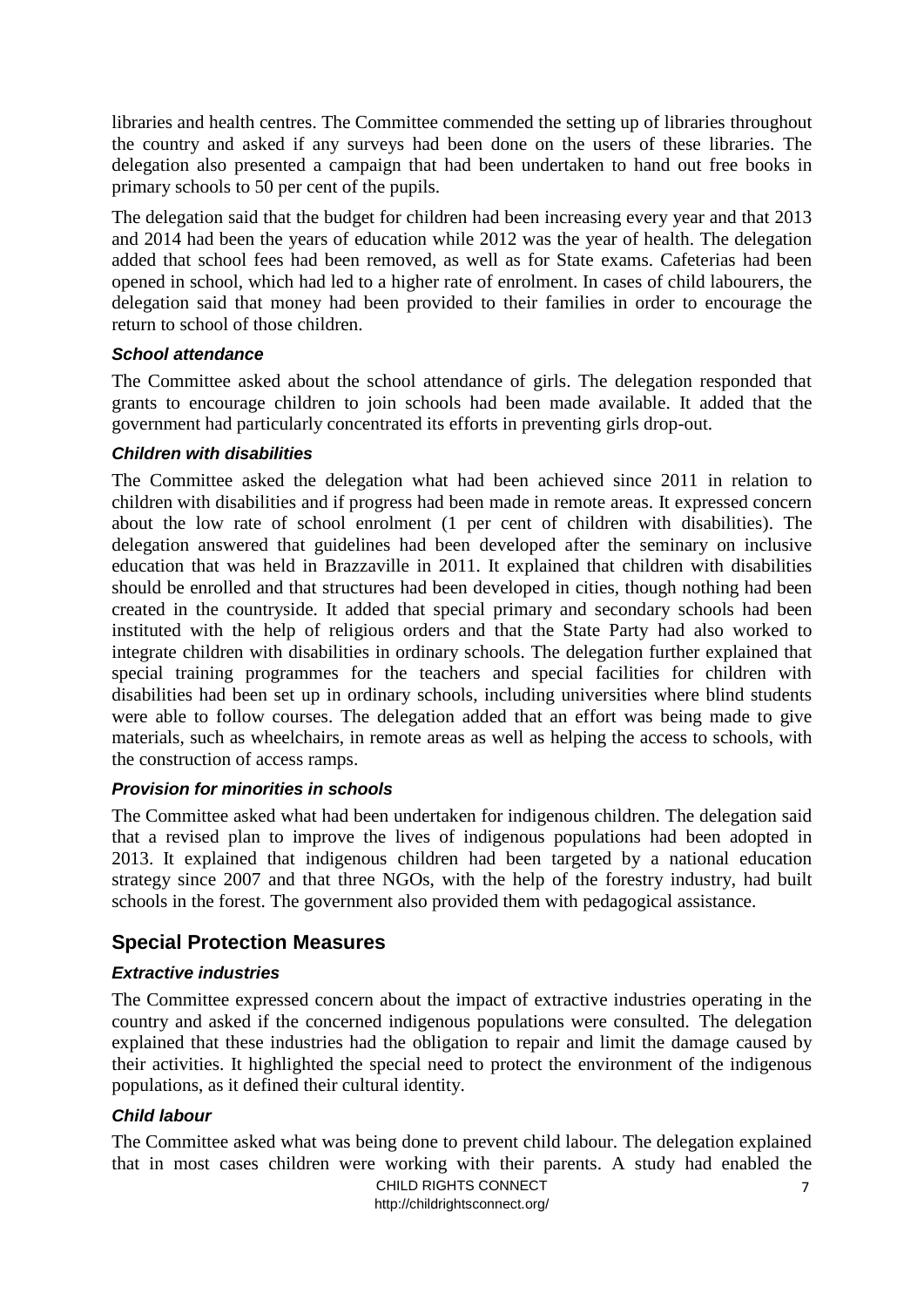government to identify possible solutions. As a matter of example, the delegation stated that the government had mechanised the work of 120 stone-collector mothers in order to prevent them asking help to their children.

### *Child abduction*

The Committee welcomed the collaboration with Benin on child trafficking and asked more detailed information on child abduction. The delegation responded that victims of trafficking underwent age identification processes undertaken by NGOs and enforcement services, and were placed in foster care, as well as provided with rehabilitation. The aim was to ensure that victims returned to their local communities. Thanks to these measures, 40 per cent of trafficked children had returned to school. 19 per cent had been repatriated, 11 per cent had been reintegrated into their communities and 29 per cent were pending. It acknowledged that in private care institutions there were children without papers and that facilitate cases of trafficking. The delegation stated that the Optional Protocol on the Sale of Children, Child Prostitution and Child Pornography had been ratified on the 12 March 2012.

### *Juvenile justice*

The Committee asked what the State Party had been doing in developing alternatives to detention of juveniles. The delegation responded that there was a judge for children and a specific child brigade in every State department. It underlined that efforts had been made to harmonise the juvenile justice system within different regions. The delegation explained that the penal system still dated from 1932 and a reform was underway. Currently, the juvenile judges resolved cases on a case-by-case basis. It said that a centre to help reinserting detained children through education. It added that a vast programme of modernisation of prisons had been launched in line with international standards. The delegation explained that this would ensure the separation of children and women from other inmates.

### *Refugees and asylum-seeking children*

The Committee commended the State Party for accepting numerous refugees. It asked about children seeking asylum and the slowness of the procedures to deal with their applications. The delegation responded that it was the United Nations High Commissioner for Refugees (UNHCR) who assisted the government in helping children seeking asylum and that the slow process concerned the applications submitted by parents and not the ones from children. It explained that the UNHCR had been dealing with cases of resettlement in cooperation with the State Party. However, difficulties had been encountered in cooperating with other governments. The delegation also explained that most of the demands for resettlement came from economic migrants who had not been victims of violence. It added that the National Commission for Refugee Assistance dealt with all the demands for regularisation.

The delegation underlined that refugee children could go to schools and that for the children from the Democratic Republic of Congo (DRC) it had been ensured that they remained in their education system through the incorporation of teachers from DRC. It added that a total of 125.000 refugees from DRC, mainly women and children, had settled and the new-borns had received birth certificates. The delegation underlined that access to health was ensured and that the International Committee of the Red Cross (ICRC) was in charge of reuniting non accompanied children with their families.

### *Child soldiers*

The Committee asked if there was any system to identify child soldiers and ensure their rehabilitation. The delegation answered that it was not aware of any cases of child soldiers and that the ICRC had not identified any. The delegation explained that programmes had